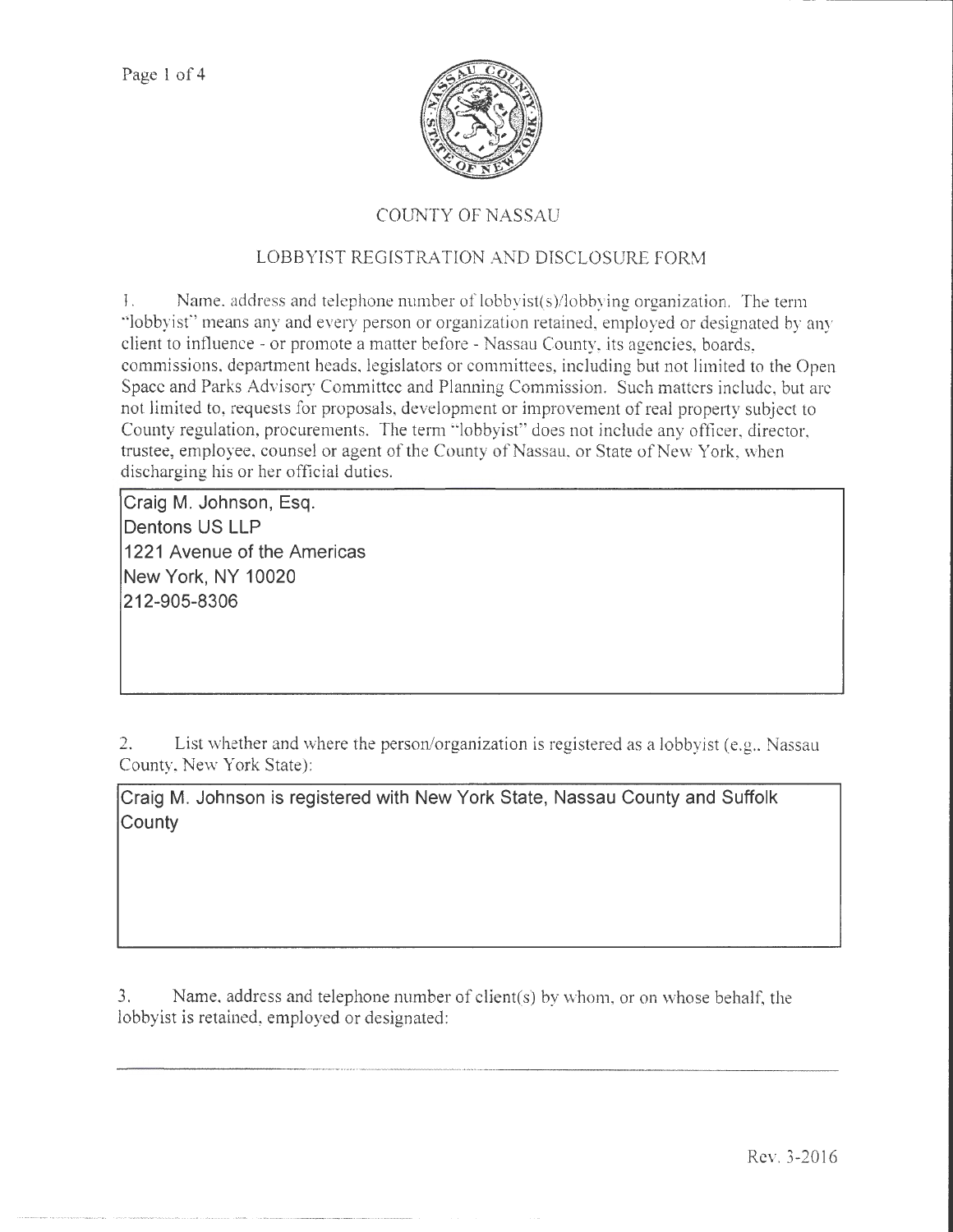Page 2 of 4

Airbnb, Inc. 888 Brannan Street San Francisco, CA 94103

4. Describe lobbying activity conducted. or to be conducted, in Nassau County, and identify client(s) for each activity listed. See page 4 for a complete description of lobbying activities.

Meetings, conferences and communications concerning the home-sharing industry, including, but not limited to, proposed laws, ordinances, regulations, rules and policies related thereto.

5. The name of persons, organizations or governmental entities before whom the lobbyist expects to lobby:

Office of the Nassau County Executive and all Nassau County departments, offices and agencies, the Office of the Nassau County Comptroller, the Nassau County Legislature.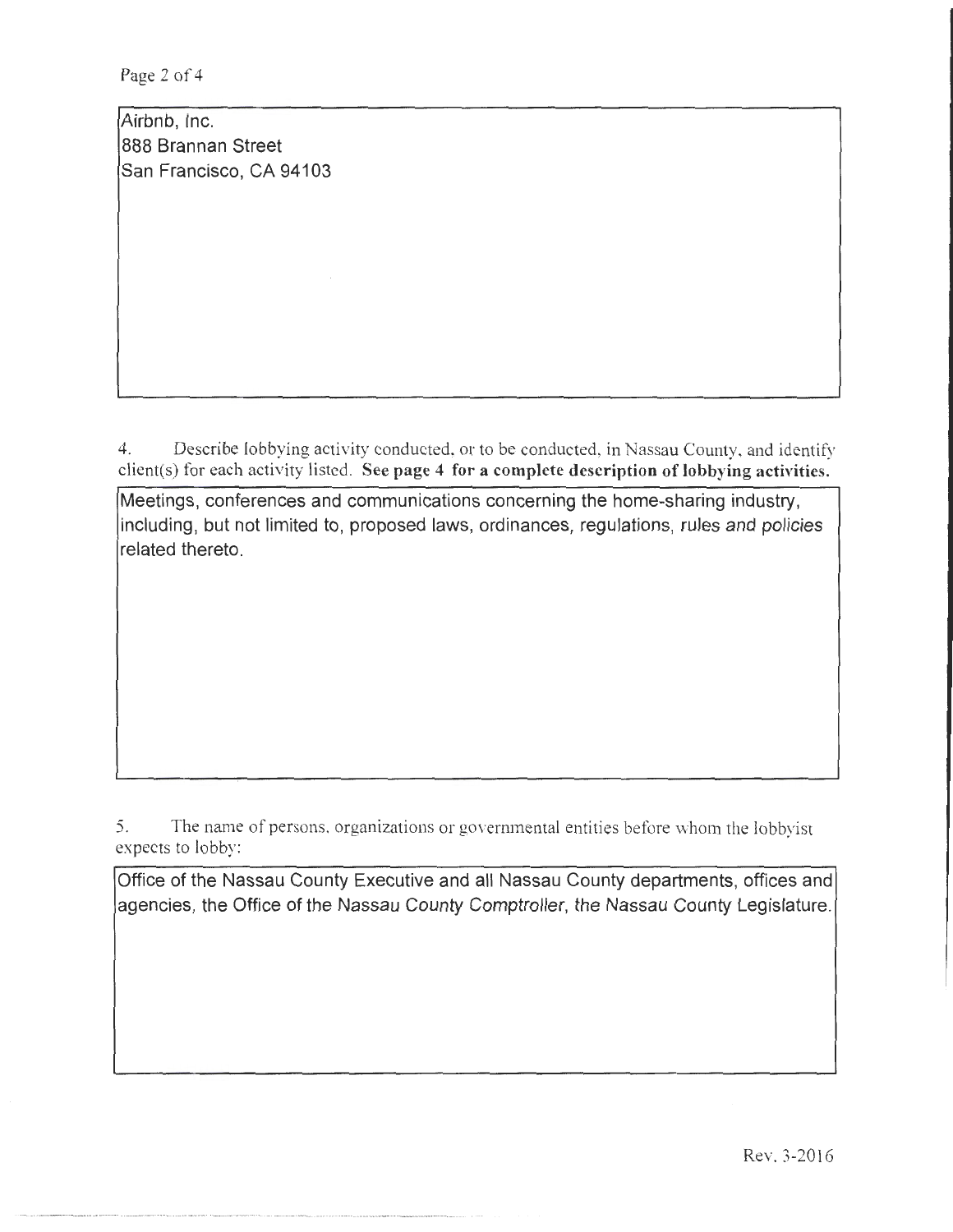6. If such lobby ist is retained or employed pursuant to a written agreement of retainer or employment, you must attach a copy of such document; and if agreement of retainer or employment is oral, attach a written statement of the substance thereof. If the written agreement of retainer or employment does not contain a signed authorization from the client by whom you have been authorized to lobby, separately attach such a written authorization from the client.

7. Within the previous year, has the lobbyist/lobbying organization or any of its corporate officers provided campaign contributions pursuant to the New York State Election Law to the campaign committees of any of the following Nassau County elected officials or to the campaign committees of any candidates for any of the following Nassau County elected offices: the County Executive, the County Clerk, the Comptroller, the District Attorney, or any County Legislator? If yes. to what campaign committee? If none, you must so state:

**None.** 

I understand that copies of this form will be sent to the Nassau County Department of Information Technology ("IT") to be posted on the County's website.

I also understand that upon termination of retainer, employment or designation I must give written notice to the County Attorney within thirty (30) days of termination.

VERIFICATION: The undersigned affirms and so swears that he/she has read and understood the foregoing statements and they are, to his/her knowledge, true and accurate.

The undersigned further certifies and affirms that the contribution(s) to the campaign committees listed above were made freely and without duress. threat or any promise of a governmental benefit or in exchange for anv benefit or remuneration.

Dated:  $\frac{d}{j8}$   $\frac{g}{s}$  Signed:

Print Name:

Title: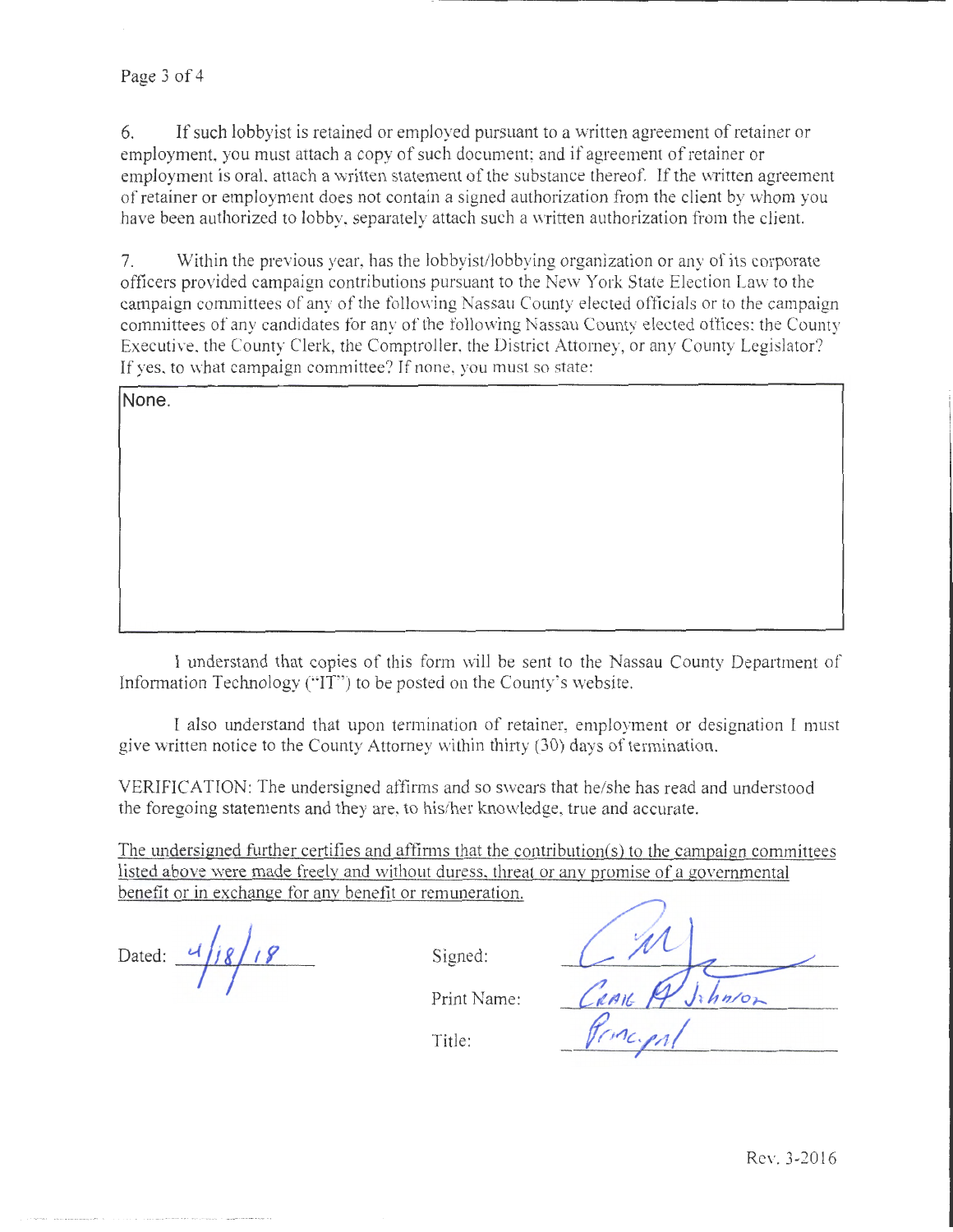**The term Jobbving shall mean any attempt to influence:** any determination made by the Nassau County Legislature, or any member thereof, with respect to the introduction, passage, defeat, or substance of any local legislation or resolution; any determination by the County Executive to support, oppose, approve or disapprove any local legislation or resolution, whether or not such legislation has been introduced in the County Legislature; any determination by an elected County official or an officer or employee of the County with respect to the procurement of goods, services or construction, including the preparation of contract specifications, including by not limited to the preparation of requests for proposals, or solicitation, award or administration of a contract or with respect to the solicitation, award or administration of a grant, loan, or agreement involving the disbursement of public monies; any determination made by the County Executive, County Legislature, or by the County of Nassau, its agencies, boards, commissions, department heads or committees, including but not limited to the Open Space and Parks Advisory Committee. the Planning Commission, with respect to the zoning, use. development or improvement of real property subject to County regulation, or any agencies, boards, commissions, department heads or committees with respect to requests for proposals, bidding, procurement or contracting for services for the County; any determination made by an elected county official or an officer or employee of the county with respect to the terms of the acqujsition or disposition by the county of any interest in real property, with respect to a license or permit for the use of real property of or by the county, or with respect to a franchise, concession or revocable consent; the proposal, adoption, amendment or rejection by an agency of any rule having the force and effect of law; the decision to hold, timing or outcome of any rate making proceeding before an agency; the agenda or any determination of a board or commission; any determination regarding the calendaring or scope of any legislature oversight hearing; the issuance, repeal, modification or substance of a County Executive Order; or any determination made by an elected county official or an officer or employee of the county to support or oppose any state or federal legislation, rule or regulation, including any determination made to support or oppose that is contingent on any amendment of such legislation, rule or regulation, whether or not such legislation has been formally introduced and whether or not such rule or regulation has been formally proposed.

**The term "lobbying" or "lobbying activities" does not include:** Persons engaged in drafting legislation, rules, regulations or rates; persons advising clients and rendering opinions on proposed legislation, rules, regulations or rates, where such professional services are not otherwise connected with legislative or executive action on such legislation or administrative action on such rules, regulations or rates; newspapers and other periodicals and radio and television stations and owners and employees thereof, provided that their activities in connection with proposed legislation, rules, regulations or rates are limited to the publication or broadcast of news items, editorials or other comment, or paid advertisements; persons who participate as witnesses, attomcys or other representatives in public rule-making or rate-making proceedings of a County agency, with respect to all participation by such persons which is part of the public record thereof and all preparation by such persons for such participation; persons who attempt to influence a County agency in an adjudicatory proceeding, as defined by  $\S$  102 of the New York State Administrative Procedure Act.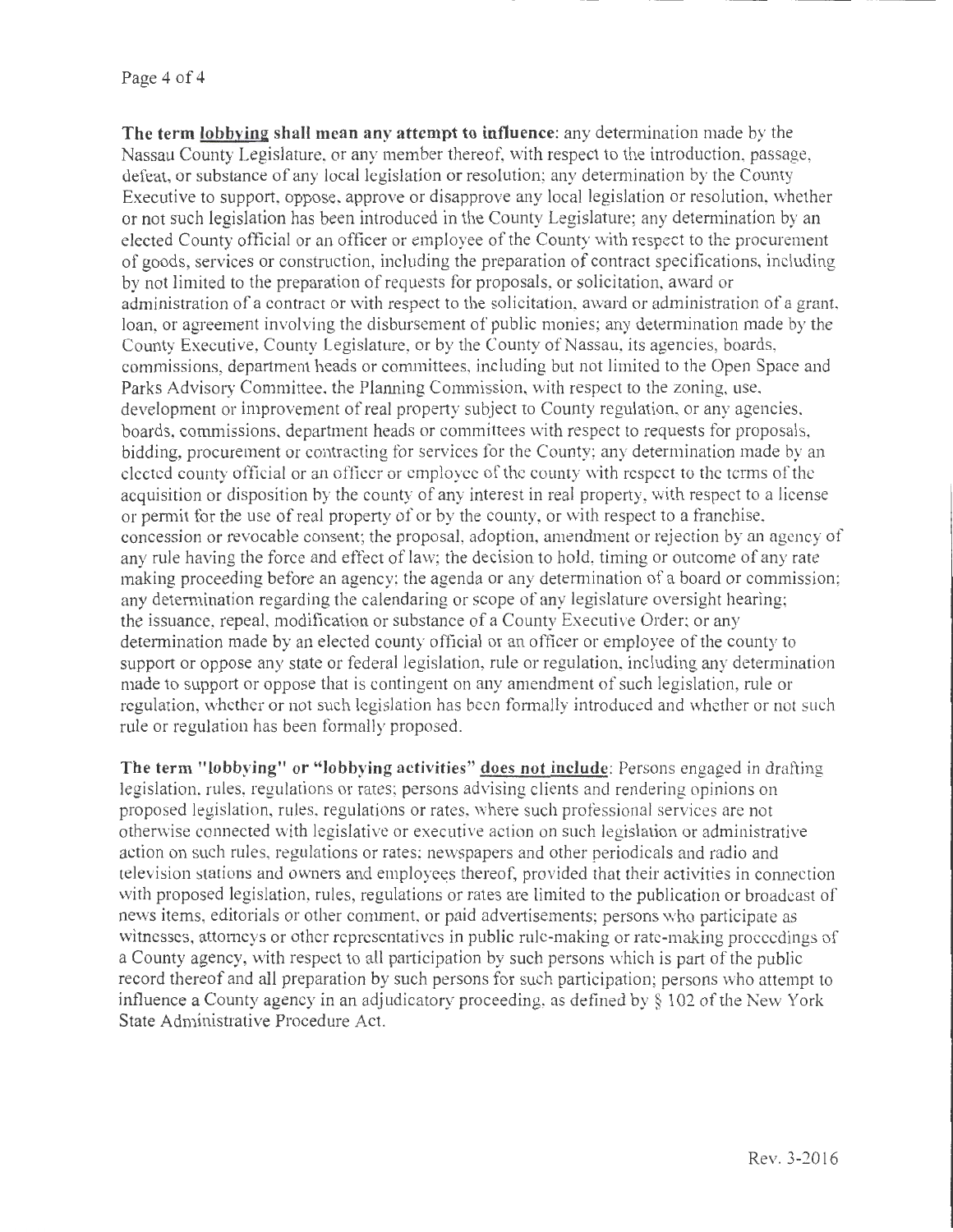

Craig M. Johnson Principal

craig.johnson@dentons.com<br>D +1 212 905 8306 D +1 212 905 8306

Dentons US LLP 1221 Avenue of the Americas New York, NY 10020-1089 United States

dentons.com

December 14, 2017

Josh Meltzer Airbnb, Inc. 888 Brannan Street San Francisco, Ca 94103

Re: Reauthorization New York State Government Affairs Representation

Dear Josh:

This letter will serve as an authorization wherein Dentons US LLP will continue to provide government affairs services to Airbnb, Inc. regarding the state legislature, executive branch, and executive agencies.

Dentons US LLP will be compensated at a rate of \$7,500 per month for the above listed representation.

This authorization will begin January 1, 2018 and is valid through June 30, 2018.

Please sign and return to me as soon as possible so I can file with JCOPE.

Sincerely,

Impe

Craig M. Johnson Principal

Accepted and Agreed:

Airbnb, Inc.

| By:   |                   |
|-------|-------------------|
| Date: | December 15, 2017 |

I 05992632\V -I